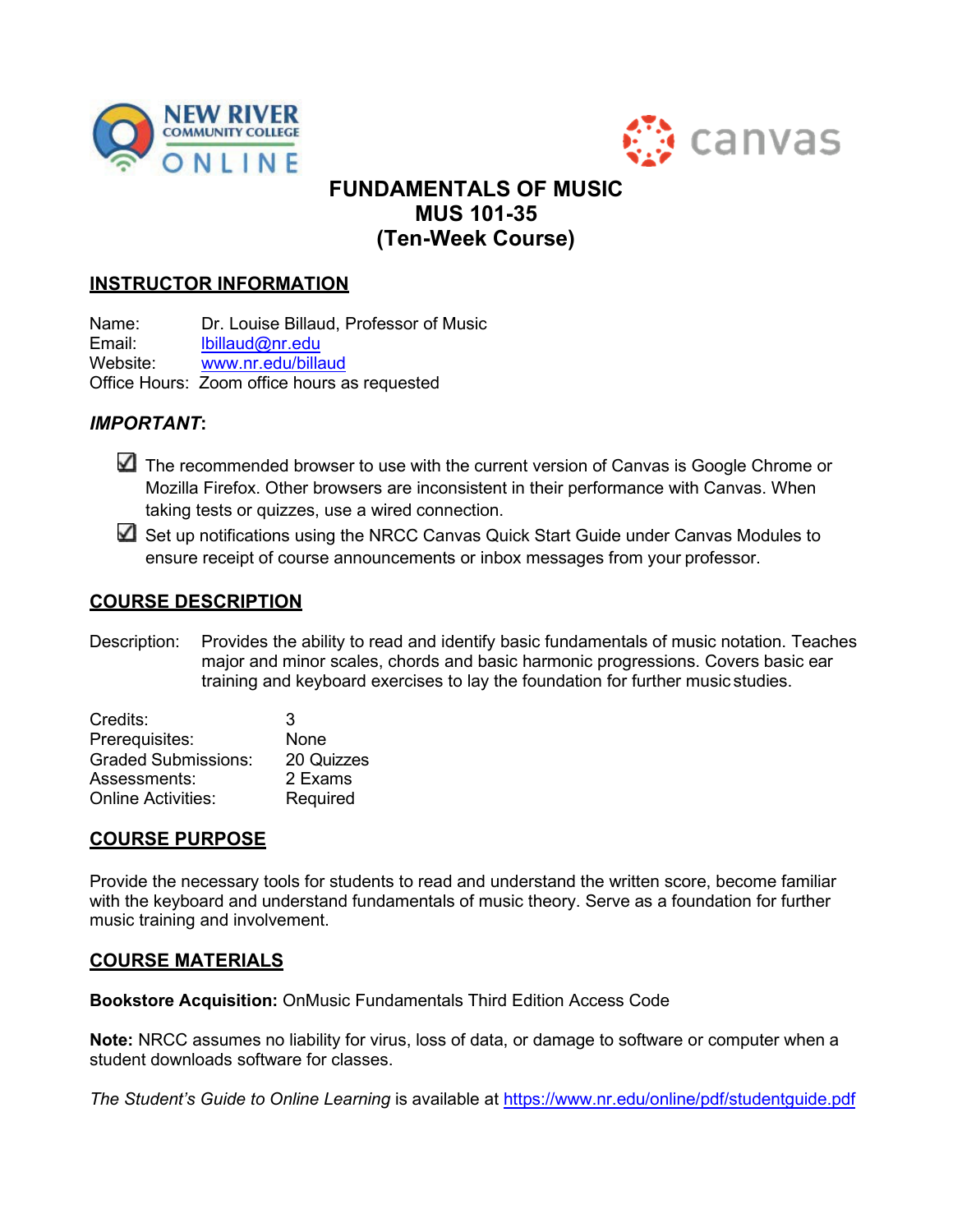# **COURSE INFORMATION**

**Prepared By:** Dr. Louise Billaud **Approved By:** Sarah Tolbert-Hurysz

### **I. INTRODUCTION**

#### **All coursework is ONLINE through CANVAS.**

There is no pre-requisite for this class and credits are transferable.

#### **Registering Access Code:**

- Acquire RedShelf's OnMusic Fundamentals, Third Edition 16-digit Access Code from the NRCC Bookstore. Used copies will not work.
- Redeem your 16-digit code on the RedShelf website to obtain the 14-digit Connect for Education access code needed to register for this course.
- Go to RedShelf at https://redshelf.com to create an account. Once you have your account, enter your 16-digit code. You will receive a 14-digit access code to register for the course in Canvas.
- Go to the course in Canvas, click on Modules, and then click the Connect 4 Education link. Then just register your course access code.
- From this point forward, you will access the entire course using that Connect 4 Education link. That is all there is to it!

#### **Advice within Canvas:**

- Read carefully the Course Information section and FAQs under Modules before starting the class.
- Click on NRCC Canvas Quick Start Guide for instructions to set up notifications.
- Follow the course schedule to stay on target with deadlines.
- Quick ways to find deadlines:
	- 1. Click on View Course Calendar on the Home Page
	- 2. Each "class" in your Connect4Education course has a posted deadline date
- Check regularly your VCCS email, Canvas Inbox and Announcement page to access weekly communications.
- Communication is key! Students are encouraged to address any questions or concerns to the professor via email or through the Canvas Inbox. If you prefer to meet "in person" let me know and we can schedule a Zoom meeting. I am here to help you succeed!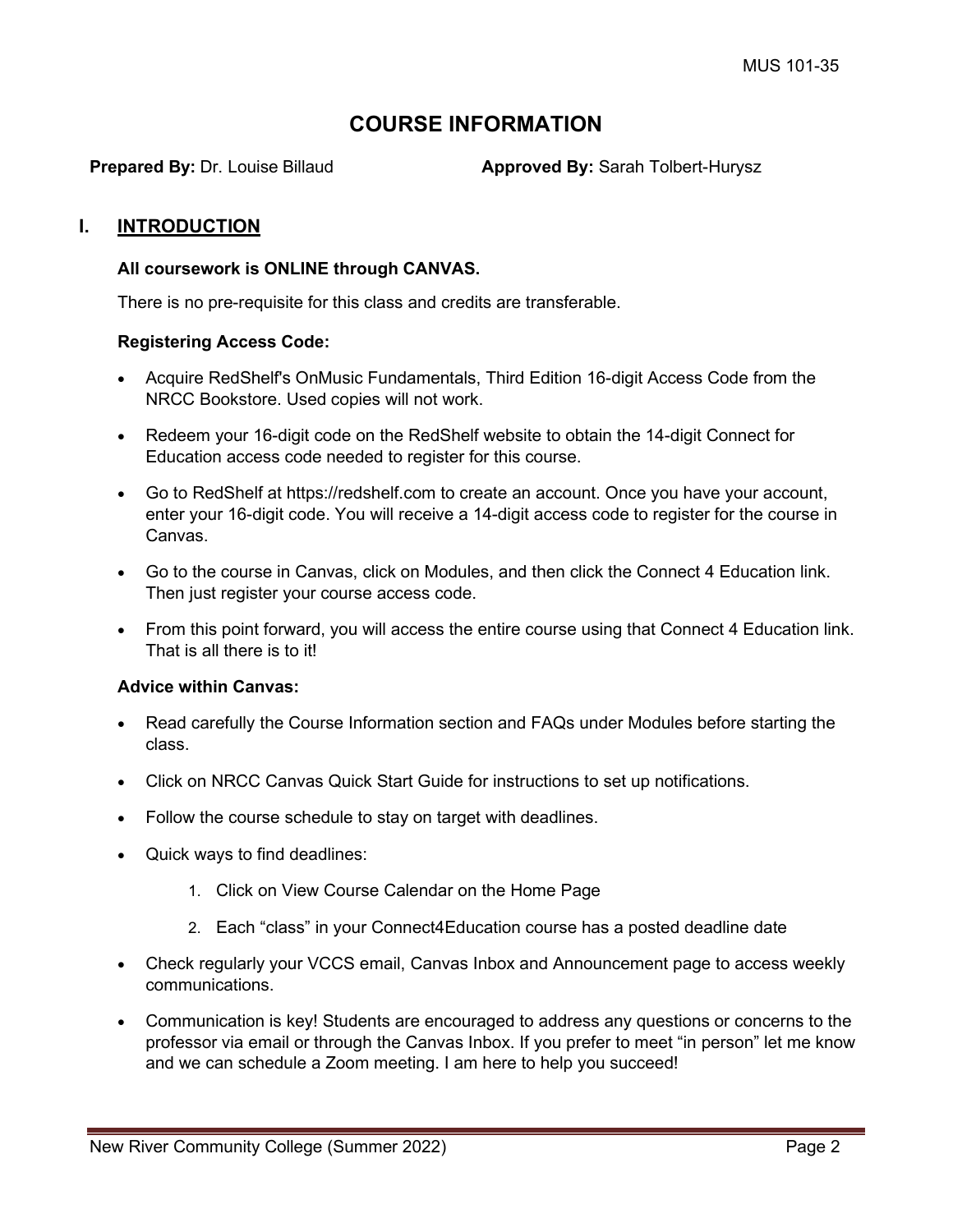## **II. COURSE OBJECTIVES**

Students successfully completing this course will have, at a minimum, a functional knowledge of the following:

Personal Development

- Understand basic fundamentals of music
- Identify notes on a music score ranging from three ledger lines above or below the bass and treble clefs
- Identify notes on a keyboard
- Augment listening skills through ear training exercises
- Demonstrate basic conducting skills
- Demonstrate sufficient understanding of major and minor scales, chords and basic harmonic progressions as a basis for further music studies and personal involvement

#### The Keyboard

• Identify music pitches, whole and half steps, intervals, accidentals, enharmonic notes and octaves on the keyboard

#### The Staff

- Identify notes, whole and half steps, intervals, accidentals, enharmonic notes and octaves on the treble, bass and C clefs up to three ledger lines above or below the clefs
- Read fluently notes in treble and bass clefs with a basic understanding of C clefs

#### Rhythm and Meter

- Define basic tempo terms
- Identify notes and note values from the whole note through the 64th note
- Identify rests from the whole to 16th note rests
- Identify dotted and double-dotted notes and rests
- Beat or sing dotted rhythms
- Understand the purpose of tied notes and when they are used
- Identify the purpose of bar lines and measures
- Identify the purpose of the top number in a time signature and how that relates to meter
- Identify the purpose of the bottom number in a time signature and how that relates to thebeat
- Understand how to beam notes within a measure based on the time signature
- Tap or sing rhythms based on rhythmic notation
- Listen to a rhythm and identify the rhythmic notation that corresponds with the example
- Be able to write rhythmic notation as it relates to note duration (rhythmic dictation)

#### Major and Minor Scales and Key Signatures

• Play a chromatic scale on a keyboard/virtual piano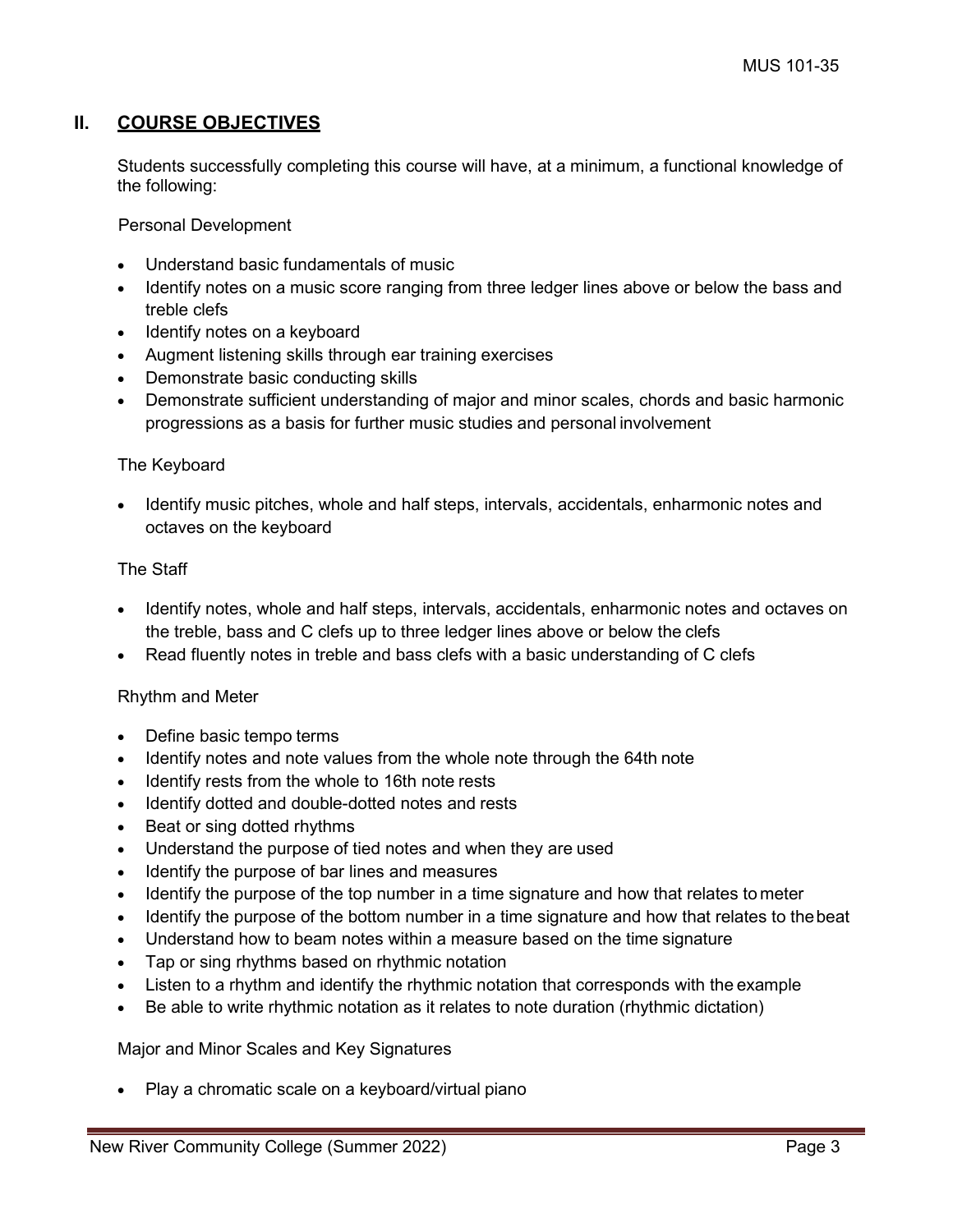- Write and transpose major scales based on the pattern of whole and half steps particular to the major scale
- Write and transpose minor scales based on the pattern of whole and half steps particular to the natural, melodic and harmonic forms of the minor scale
- Describe the relationship between the major and relative minor keys
- Identify the major or relative minor key of a composition based on the key signature
- Notate any major and relative minor key signature
- Describe the relationship between a major key and its parallel minor key
- Identify each scale degree name and understand the different functions of each scaledegree
- Use ear training exercises to identify major or minor scales
- Understand the correlation between solfege note identification and note names
- Demonstrate knowledge of the Circle of Fifths

### Meter Types

- Explain the difference between simple and compound meters
- Identify the meter type (simple, compound or irregular) by the top number of the time signature
- Be able to count and understand how to conduct music in simple duple, triple and quadruple meters
- Recognize simple duple, triple and quadruple meters through listening examples/exercises
- Explain how to read a compound time signature as opposed to a simple time signature
- Be able to count and understand how to conduct music in compound duple, triple and quadruple meters
- Recognize compound duple, triple and quadruple meters through listening examples and exercises

## Intervals and Triads

- Differentiate a harmonic interval from a melodic interval
- Identify harmonic and melodic intervals and interval inversions through visual recognition and listening exercises and assessment
- Identify interval qualities, e.g., major, minor, perfect, diminished, augmented
- Spell intervals on a score
- Identify consonant and dissonant intervals through ear training exercises and assessments
- Construct and identify triads
- Invert triads
- Identify the differences between major, minor, diminished or augmented triads Harmony
- Spell and Identify major, minor, augmented and diminished triads that occur in major and minor keys
- Identify inverted triads with the proper symbol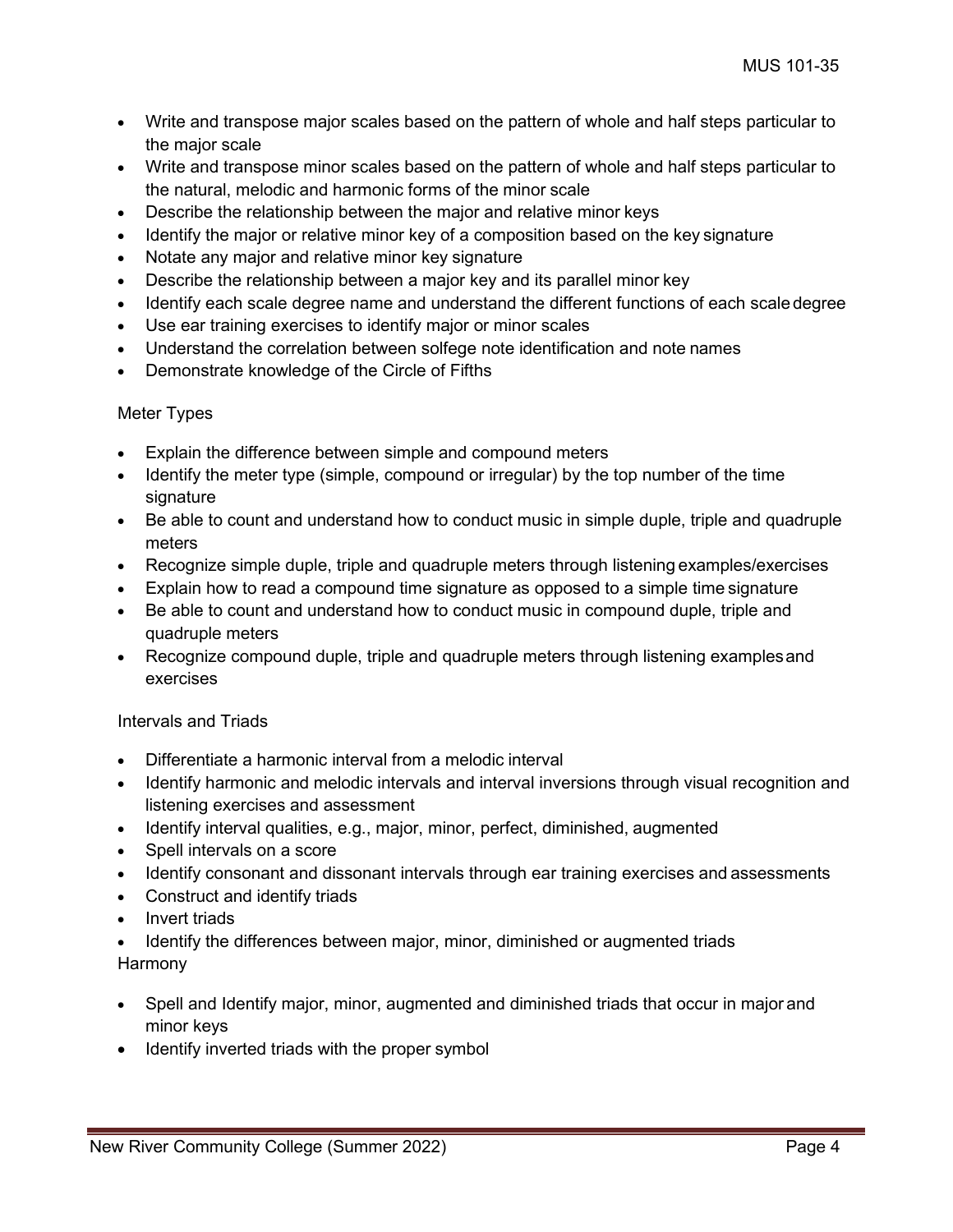- Spell and Identify dominant seventh chords as well as major, minor half-diminished and fully diminished seventh chords
- Identify inverted seventh chords with the proper symbol
- Identify perfect authentic, imperfect authentic, half, plagal and deceptive cadences on the music scores
- Enhance identification of chords through ear training exercises

## **III. MAJOR TOPICS TO BE INCLUDED**

- Personal Development
- The Keyboard
- The Staff
- Rhythm and Meter
- Major and Minor Scales and Key Signatures
- Meter Types
- Intervals and Triads
- Harmony

## **IV. GRADING/EVALUATION**

The final grade for the course is determined by the grade percentages below.

| Quizzes (20)          | 30%  |
|-----------------------|------|
| Midterm Exam          | 35%  |
| <b>Final Exam</b>     | 35%  |
| <b>Weighted Total</b> | 100% |

Grading Scale:

| А | $90 - 100\%$   |
|---|----------------|
| B | $80 - 89.99\%$ |
| C | 70 - 79.99%    |
| D | $60 - 69.99\%$ |
|   | Below 60%      |

**Note:** in addition to the weighted grade items, there are 15 unweighted practice worksheets and 30 unweighted practice exercises.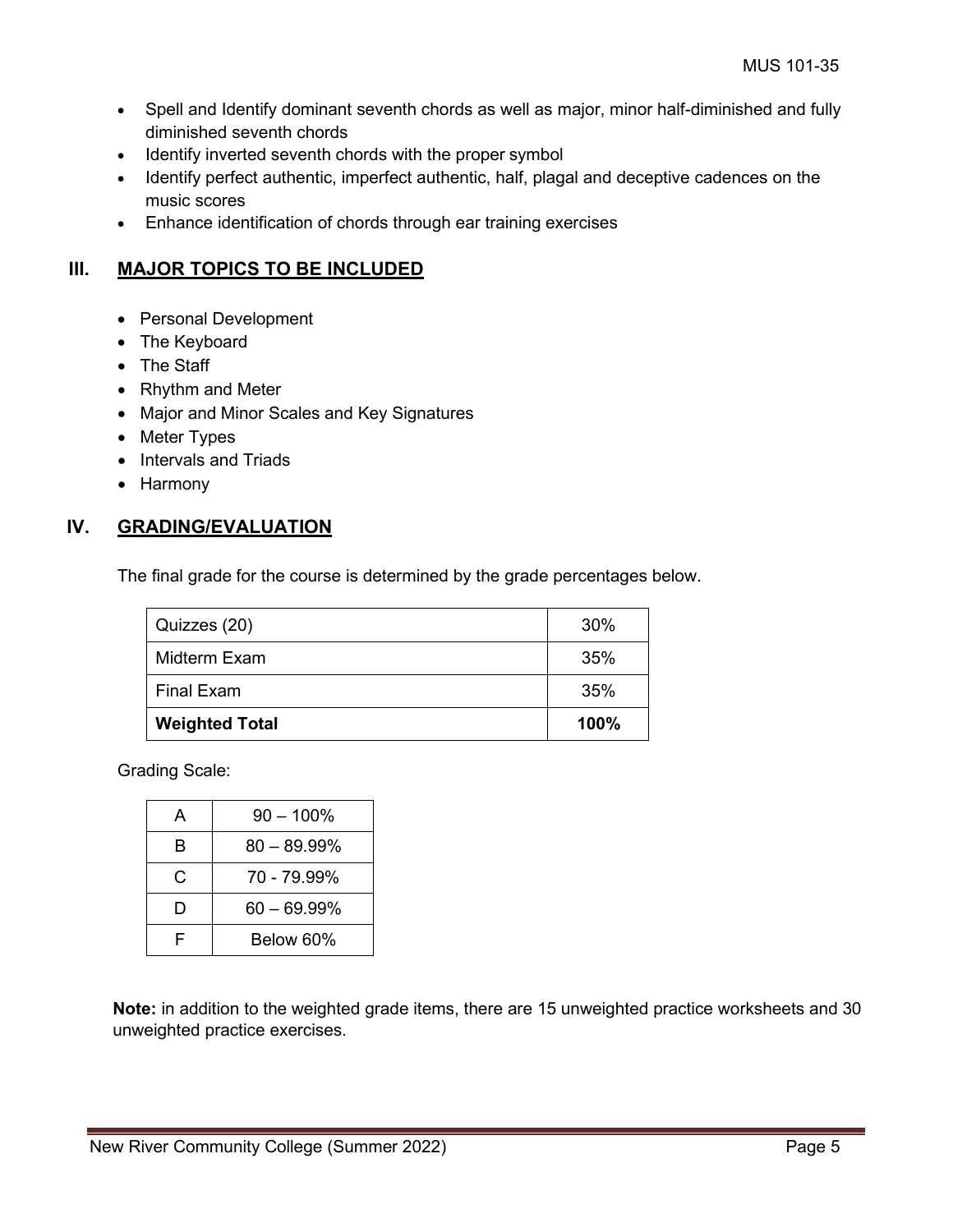## **V. WITHDRAWAL POLICY**

#### **Student Initiated Withdrawal Policy**

A student may drop or withdraw from a class without academic penalty during the first 60 percent of a session. For purposes of enrollment reporting, the following procedures apply:

- If a student withdraws from a class prior to the termination of the add/drop period for the session, the student will be removed from the class roll and no grade will beawarded.
- After the add/drop period, but prior to completion of 60 percent of a session, a student who withdraws from a class will be assigned a grade of "W." A grade of "W" implies that the student was making satisfactory progress in the class at the time of withdrawal, that the withdrawal was officially made before the deadline published in the college calendar, or that the student was administratively transferred to a different program.
- After that time, if a student withdraws from a class, a grade of "F" or U" will be assigned. Exceptions to this policy may be made under documented mitigating circumstances if the student was passing the course at the last date of attendance.

A retroactive grade of "W" may be awarded only if the student would have been eligible under the previously stated policy to receive a "W" on the last date of class attendance. The last date of attendance for an online course will be the last date that work was submitted.

Late withdrawal appeals will be reviewed and a decision made by the Coordinator of Admissions and Records.

#### **No-Show Policy**

A student must either attend face-to-face courses or demonstrate participation in online courses by the last date to drop for a refund. A student who does not meet this deadline will be reported to the Admissions and Records Office and will be withdrawn as a no-show student. No refund will be applicable, and the student will not be allowed to attend/ participate in the class or submit assignments. Failure to attend or participate in a course will adversely impact a student's financial aid award.

#### **Instructor Initiated Withdrawal**

A student who adds a class or registers after the first day of class is counted absent from all class meetings missed. Each instructor is responsible for keeping a record of student attendance (faceto-face classes) or performance/participation (online classes) in each class throughout the semester.

When a student's absences equal twice the number of weekly meetings of a class (equivalent amount of time for summer session), the student may be dropped for unsatisfactory attendance in the class by the instructor.

Since attendance is not a valid measurement for online, a student may be withdrawn due to nonperformance. A student should refer to his/her online course plan for the instructor's policy.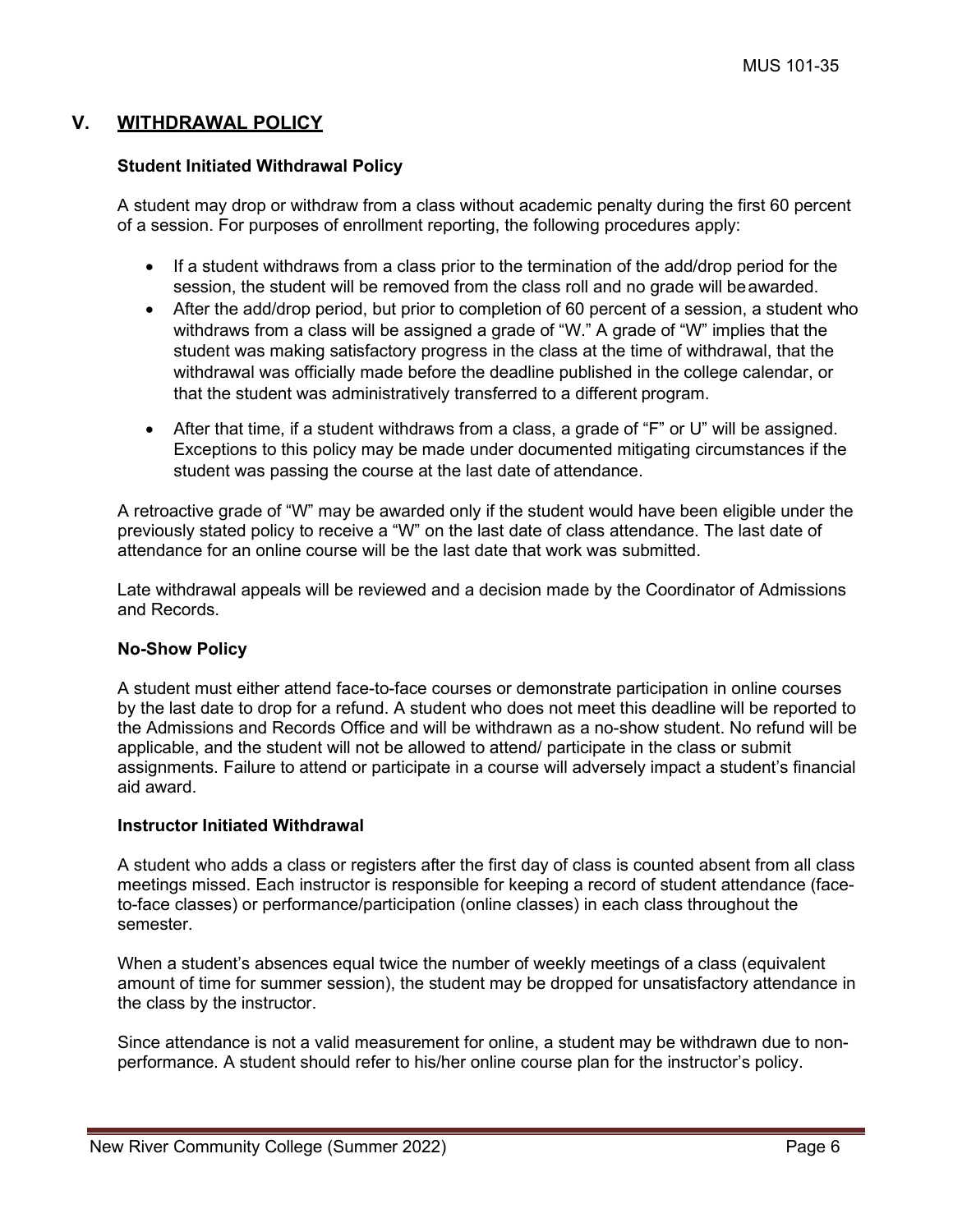When an instructor withdraws a student for unsatisfactory attendance (face-to-face class) or nonperformance (online), the last date of attendance/participation will be documented. A grade of "W" will be recorded during the first sixty percent (60%) period of a course. A student withdrawn after the sixty percent (60%) period will receive a grade of "F" or "U" except under documented mitigating circumstances when a letter of appeal has been submitted by the student. A copy of this documentation must be placed in the student's academic file.

The student will be notified of the withdrawal by the Admissions and Records Office. An appeal of reinstatement into the class may be approved only by the instructor and dean.

### **VI. CHEATING/PLAGIARISM POLICY**

A grade of "F" will be awarded for the semester to any student caught cheating. This includes plagiarism, which is defined as "To present another's words or ideas as one's own or without attribution" (American Heritage Dictionary, 2019). Remember that plagiarism includes using words or ideas from Internet sites, as well as copying from print sources.

## **VII. NON-DISCRIMINATION STATEMENT**

This College promotes and maintains educational opportunities without regard to race, color, national origin, religion, disability, sex, sexual orientation, gender identity, ethnicity, marital status, pregnancy, childbirth or related medical conditions including lactation, age (except when age is a bona fide occupational qualification), veteran status, or other non-merit factors. The following person has been designated to handle inquiries regarding the college's non-discrimination policies: Dr. Mark C. Rowh, Vice President for Workforce Development and External Relations and Equal Opportunity Officer, 217 Edwards Hall, 540-674-3600, ext. 4241.

## **VIII. DISABILITY STATEMENT**

If you are a student with a disability and in need of accommodations for this course, please contact the Center for Disability Services (CDS) for assistance. CDS is located within the Advising Center in Rooker Hall. For more information about disabilities services, see [Center for Disability](https://catalog.nr.edu/content.php?catoid=24&navoid=1418&hl=%22disability%2B%22&returnto=search¢er-for-disability-services) [Services Policies and Procedures.](https://catalog.nr.edu/content.php?catoid=24&navoid=1418&hl=%22disability%2B%22&returnto=search¢er-for-disability-services)